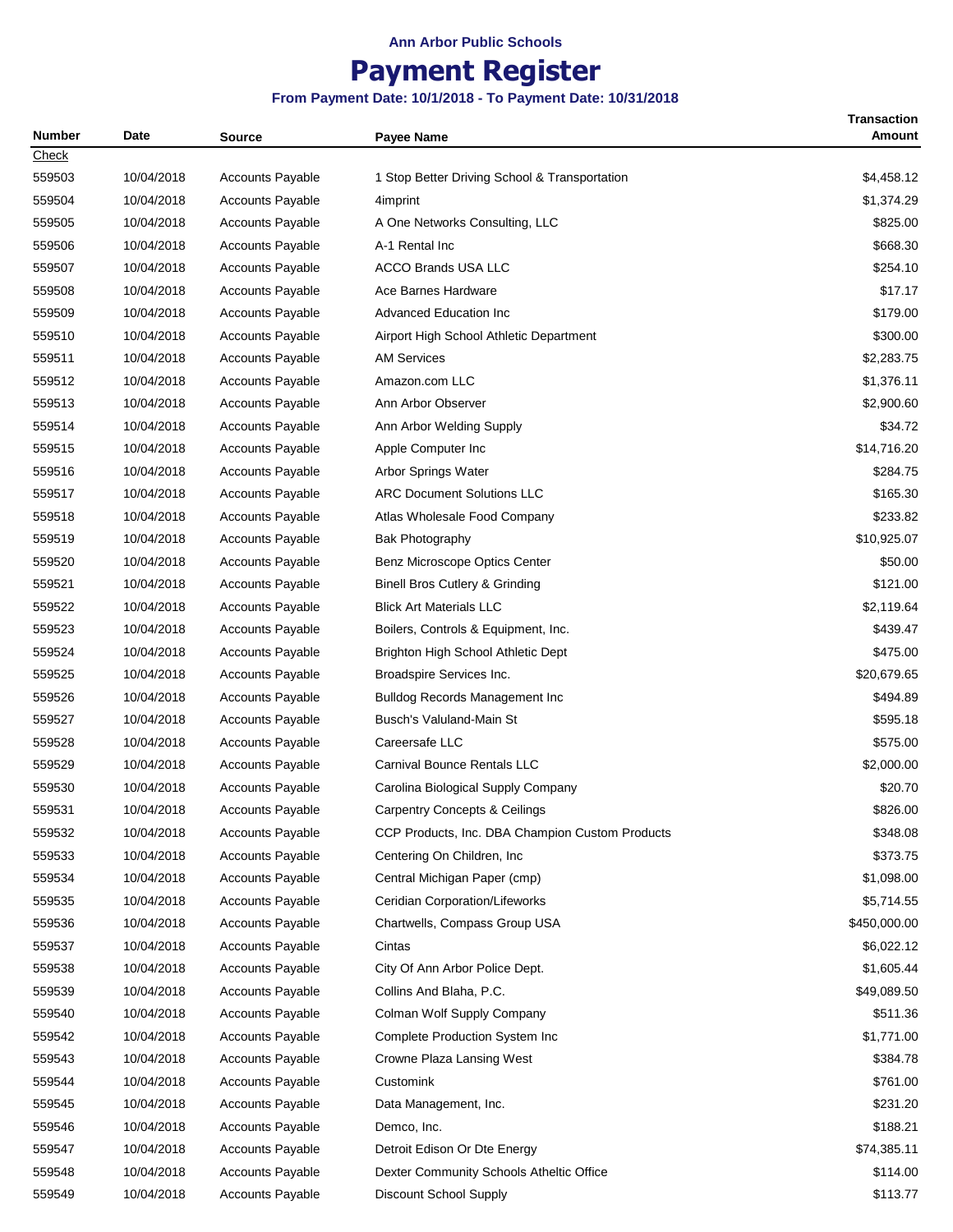# **Payment Register**

| 559550 | 10/04/2018 | <b>Accounts Payable</b> | Dollar Bill Copying                              | \$1,344.26   |
|--------|------------|-------------------------|--------------------------------------------------|--------------|
| 559551 | 10/04/2018 | <b>Accounts Payable</b> | Dows Equipment                                   | \$375.00     |
| 559552 | 10/04/2018 | <b>Accounts Payable</b> | Dte Energy                                       | \$1,200.88   |
| 559553 | 10/04/2018 | Accounts Payable        | Enterprise Rent-A-Car                            | \$106.40     |
| 559554 | 10/04/2018 | <b>Accounts Payable</b> | Everlast Climbing Industries, Inc.               | \$4,067.00   |
| 559555 | 10/04/2018 | <b>Accounts Payable</b> | Express Sign Design                              | \$450.00     |
| 559556 | 10/04/2018 | <b>Accounts Payable</b> | Ferguson Enterprises, Inc.                       | \$14,012.25  |
| 559557 | 10/04/2018 | Accounts Payable        | <b>Fisher Scientific</b>                         | \$25.83      |
| 559558 | 10/04/2018 | <b>Accounts Payable</b> | Flaghouse Inc.                                   | \$253.55     |
| 559559 | 10/04/2018 | <b>Accounts Payable</b> | Flinn Scientific Co.                             | \$2,077.37   |
| 559560 | 10/04/2018 | <b>Accounts Payable</b> | Follett School Solutions, Inc.                   | \$1,147.61   |
| 559561 | 10/04/2018 | <b>Accounts Payable</b> | <b>Fuel Education LLC</b>                        | \$6,388.60   |
| 559562 | 10/04/2018 | <b>Accounts Payable</b> | Getaway Tours Inc                                | \$2,695.00   |
| 559563 | 10/04/2018 | <b>Accounts Payable</b> | Goodheart-Wilcox Publisher                       | \$2,326.15   |
| 559564 | 10/04/2018 | <b>Accounts Payable</b> | Gordon Food Service                              | \$3,468.11   |
| 559565 | 10/04/2018 | Accounts Payable        | Goyette Mechanical Co                            | \$450,981.36 |
| 559566 | 10/04/2018 | <b>Accounts Payable</b> | Great Lakes Environmental Service, Inc.          | \$9,864.53   |
| 559567 | 10/04/2018 | Accounts Payable        | Heinemann Greenwood Publishing                   | \$2,885.51   |
| 559568 | 10/04/2018 | <b>Accounts Payable</b> | <b>HESI</b>                                      | \$6,396.46   |
| 559569 | 10/04/2018 | <b>Accounts Payable</b> | Hewitt's Music, Inc.                             | \$5,835.75   |
| 559570 | 10/04/2018 | <b>Accounts Payable</b> | Houghton Mifflin Harcourt                        | \$785.68     |
| 559571 | 10/04/2018 | <b>Accounts Payable</b> | Huron Athletic Booster Club                      | \$570.00     |
| 559572 | 10/04/2018 | Accounts Payable        | Impressive Promotional Products, LLC             | \$171.00     |
| 559573 | 10/04/2018 | <b>Accounts Payable</b> | Intrastate Distributors, Inc.                    | \$165.31     |
| 559574 | 10/04/2018 | <b>Accounts Payable</b> | J W Pepper & Sons, Inc                           | \$1,100.95   |
| 559575 | 10/04/2018 | <b>Accounts Payable</b> | James Lee Michaels Dba Avery Systems An          | \$2,068.00   |
| 559576 | 10/04/2018 | <b>Accounts Payable</b> | Johnson Controls Inc                             | \$942.00     |
| 559577 | 10/04/2018 | Accounts Payable        | Junior Library Guild                             | \$1,394.40   |
| 559578 | 10/04/2018 | <b>Accounts Payable</b> | K-Log Company                                    | \$3,322.85   |
| 559579 | 10/04/2018 | Accounts Payable        | Knowledge Matters Inc                            | \$2,590.00   |
| 559580 | 10/04/2018 | <b>Accounts Payable</b> | Kolossos Printing                                | \$1,301.56   |
| 559581 | 10/04/2018 | <b>Accounts Payable</b> | Koschmann, Elizabeth                             | \$800.00     |
|        |            |                         | Kristen M Chapman Csc                            |              |
| 559582 | 10/04/2018 | <b>Accounts Payable</b> |                                                  | \$945.00     |
| 559583 | 10/04/2018 | <b>Accounts Payable</b> | Lakeshore Learning Materials                     | \$1,393.89   |
| 559584 | 10/04/2018 | Accounts Payable        | Learning Without Tears                           | \$12,311.39  |
| 559585 | 10/04/2018 | Accounts Payable        | Leslie Science & Nature Center                   | \$1,900.00   |
| 559586 | 10/04/2018 | <b>Accounts Payable</b> | Lincoln High School                              | \$525.00     |
| 559587 | 10/04/2018 | <b>Accounts Payable</b> | Little Caesars Pizza                             | \$93.38      |
| 559588 | 10/04/2018 | <b>Accounts Payable</b> | Logan PTSO                                       | \$200.00     |
| 559589 | 10/04/2018 | Accounts Payable        | Lowe's Home Centers, Inc.                        | \$667.45     |
| 559590 | 10/04/2018 | <b>Accounts Payable</b> | Lucks Music Library                              | \$123.29     |
| 559591 | 10/04/2018 | Accounts Payable        | <b>Madison Electric</b>                          | \$133.19     |
| 559592 | 10/04/2018 | <b>Accounts Payable</b> | Max Interactive, Inc.                            | \$1,514.50   |
| 559593 | 10/04/2018 | <b>Accounts Payable</b> | Mcgraw-Hill School Education                     | \$6,905.68   |
| 559594 | 10/04/2018 | Accounts Payable        | Medco Supply Co (lockbox) Or Masune & Surgical S | \$538.99     |
| 559595 | 10/04/2018 | Accounts Payable        | Mediation Training & Consultation Institute      | \$1,312.50   |
| 559596 | 10/04/2018 | <b>Accounts Payable</b> | Meridian Winds LLC                               | \$4,130.00   |
| 559597 | 10/04/2018 | Accounts Payable        | Mi Assoc Of Admins Of Spec Ed Maase              | \$445.00     |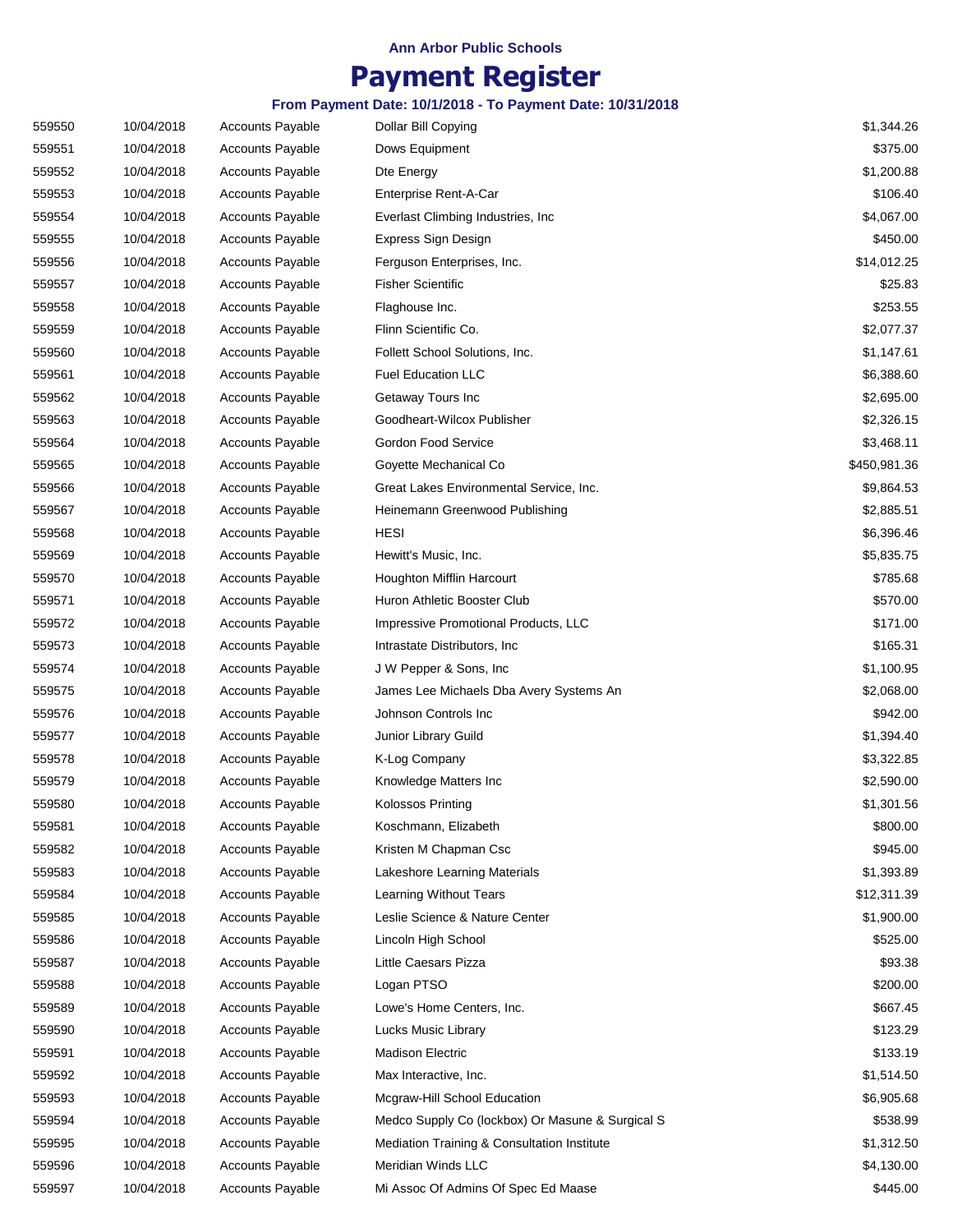## **Payment Register**

| 559598 | 10/04/2018 | <b>Accounts Payable</b> | Michigan Event Parking, LLC                        | \$8,852.55  |
|--------|------------|-------------------------|----------------------------------------------------|-------------|
| 559599 | 10/04/2018 | <b>Accounts Payable</b> | Michigan Power Rodding, Inc.                       | \$1,768.00  |
| 559600 | 10/04/2018 | <b>Accounts Payable</b> | Michigan School Business Officials/MSBO            | \$147.00    |
| 559601 | 10/04/2018 | <b>Accounts Payable</b> | Miller Canfield Paddock Stone Plc                  | \$5,066.10  |
| 559602 | 10/04/2018 | <b>Accounts Payable</b> | MMI-CPR School Tech Repair, LLC                    | \$280.00    |
| 559603 | 10/04/2018 | <b>Accounts Payable</b> | <b>Musical Resources</b>                           | \$217.73    |
| 559604 | 10/04/2018 | <b>Accounts Payable</b> | National Business Furniture                        | \$2,373.90  |
| 559605 | 10/04/2018 | <b>Accounts Payable</b> | NUCO <sub>2</sub> Inc                              | \$537.32    |
| 559606 | 10/04/2018 | <b>Accounts Payable</b> | Office Depot                                       | \$1,497.77  |
| 559607 | 10/04/2018 | <b>Accounts Payable</b> | Photo Warehouse                                    | \$313.60    |
| 559608 | 10/04/2018 | Accounts Payable        | <b>Pioneer Valley Educational Press</b>            | \$2,039.40  |
| 559609 | 10/04/2018 | Accounts Payable        | Pro-Ed                                             | \$1,952.50  |
| 559610 | 10/04/2018 | <b>Accounts Payable</b> | ProCare Therapy, Inc.                              | \$2,094.75  |
| 559611 | 10/04/2018 | <b>Accounts Payable</b> | Process Results, Inc.                              | \$1,416.00  |
| 559612 | 10/04/2018 | <b>Accounts Payable</b> | Project Lead The Way, Inc.                         | \$17,705.00 |
| 559613 | 10/04/2018 | <b>Accounts Payable</b> | <b>Quill Corporation</b>                           | \$978.97    |
| 559614 | 10/04/2018 | Accounts Payable        | Regents of the University of Michigan              | \$30.00     |
| 559615 | 10/04/2018 | <b>Accounts Payable</b> | <b>Resolute Protections Specialists</b>            | \$734.00    |
| 559616 | 10/04/2018 | <b>Accounts Payable</b> | Revel and Roll                                     | \$106.00    |
| 559617 | 10/04/2018 | <b>Accounts Payable</b> | RKA Petroleum Companies, Inc.                      | \$29,545.50 |
| 559618 | 10/04/2018 | <b>Accounts Payable</b> | RL Deppmann Company                                | \$19,213.00 |
| 559619 | 10/04/2018 | <b>Accounts Payable</b> | Safety Systems, Inc.                               | \$75.00     |
| 559620 | 10/04/2018 | <b>Accounts Payable</b> | Saline Area Schools                                | \$200.00    |
| 559621 | 10/04/2018 | <b>Accounts Payable</b> | Saline Area Schools                                | \$120.00    |
| 559622 | 10/04/2018 | <b>Accounts Payable</b> | Sani-Vac Service, Inc.                             | \$1,825.00  |
| 559623 | 10/04/2018 | <b>Accounts Payable</b> | <b>Schertzing Communications LLC</b>               | \$850.00    |
| 559624 | 10/04/2018 | <b>Accounts Payable</b> | Scholastic Inc.                                    | \$846.76    |
| 559625 | 10/04/2018 | <b>Accounts Payable</b> | School Health Corporation                          | \$274.60    |
| 559626 | 10/04/2018 | <b>Accounts Payable</b> | School Nurse Supply, Inc.                          | \$215.51    |
| 559627 | 10/04/2018 | <b>Accounts Payable</b> | <b>School Outfitters</b>                           | \$211.64    |
| 559628 | 10/04/2018 | <b>Accounts Payable</b> | School Specialty Inc*                              | \$19,573.87 |
| 559629 | 10/04/2018 | <b>Accounts Payable</b> | ScreenLine, LLC                                    | \$2,385.00  |
| 559630 | 10/04/2018 | <b>Accounts Payable</b> | Service Pro Plumbing & Environmental Contracting I | \$4,207.40  |
| 559631 | 10/04/2018 | Accounts Payable        | Shar Products Co.                                  | \$59,535.65 |
| 559632 | 10/04/2018 | <b>Accounts Payable</b> | Skyline Athletic Booster Club C/o Treasurer        | \$195.00    |
| 559633 | 10/04/2018 | <b>Accounts Payable</b> | Smith, Patricia, F                                 | \$254.63    |
| 559634 | 10/04/2018 | <b>Accounts Payable</b> | Southeastern Conference                            | \$800.00    |
| 559635 | 10/04/2018 | Accounts Payable        | Southpaw Enterprises Inc.                          | \$1,191.30  |
| 559636 | 10/04/2018 | <b>Accounts Payable</b> | Staples Advantage                                  | \$259.77    |
| 559637 | 10/04/2018 | <b>Accounts Payable</b> | Steve's Custom Signs, Inc.                         | \$4,421.45  |
| 559638 | 10/04/2018 | <b>Accounts Payable</b> | Stone & Dirt                                       | \$11,125.00 |
| 559639 | 10/04/2018 | <b>Accounts Payable</b> | Stumps/Shindigz                                    | \$239.62    |
| 559640 | 10/04/2018 | <b>Accounts Payable</b> | <b>Talx Corporation</b>                            | \$108.60    |
| 559641 | 10/04/2018 | <b>Accounts Payable</b> | Tecumseh High School                               | \$350.00    |
| 559642 | 10/04/2018 | <b>Accounts Payable</b> | The College Board                                  | \$400.00    |
| 559643 | 10/04/2018 | <b>Accounts Payable</b> | The Enrico Group                                   | \$19,599.16 |
| 559644 | 10/04/2018 | <b>Accounts Payable</b> | The Heaney Group                                   | \$3,393.72  |
| 559645 | 10/04/2018 | <b>Accounts Payable</b> | The TouchPoint Solution                            | \$190.00    |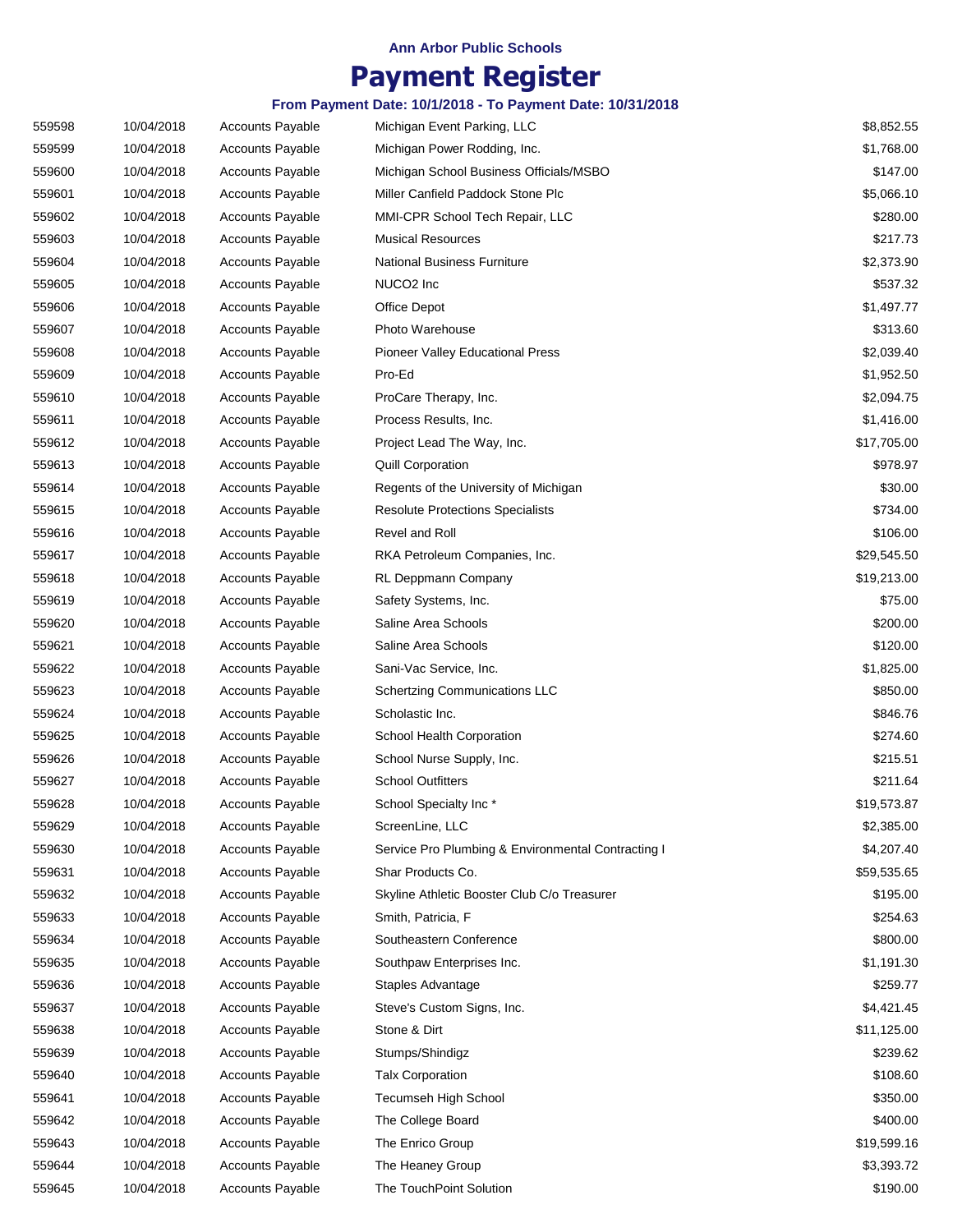# **Payment Register**

| 559646 | 10/04/2018 | <b>Accounts Payable</b> | Therapy Shoppe Inc.                                | \$55.64        |
|--------|------------|-------------------------|----------------------------------------------------|----------------|
| 559647 | 10/04/2018 | <b>Accounts Payable</b> | TIs Productions, Inc.                              | \$99.00        |
| 559648 | 10/04/2018 | <b>Accounts Payable</b> | <b>Total Environmental Services, LLC</b>           | \$5,964.00     |
| 559649 | 10/04/2018 | <b>Accounts Payable</b> | Trane Co.                                          | \$36,389.62    |
| 559650 | 10/04/2018 | <b>Accounts Payable</b> | Trinity Health - Michigan                          | \$3,050.99     |
| 559651 | 10/04/2018 | <b>Accounts Payable</b> | Two Way Radio Gear, Inc.                           | \$1,597.50     |
| 559652 | 10/04/2018 | <b>Accounts Payable</b> | U Of M Schl Of Music, Theatre, And Dance           | \$525.00       |
| 559653 | 10/04/2018 | <b>Accounts Payable</b> | <b>University Musical Society</b>                  | \$525.00       |
| 559654 | 10/04/2018 | <b>Accounts Payable</b> | University Of Michigan University Productio        | \$612.00       |
| 559655 | 10/04/2018 | <b>Accounts Payable</b> | US Foods, Inc.                                     | \$805.63       |
| 559656 | 10/04/2018 | <b>Accounts Payable</b> | Video And Internet Stuff, Llc                      | \$1,395.00     |
| 559657 | 10/04/2018 | <b>Accounts Payable</b> | Visual Edge, Inc.                                  | \$240.14       |
| 559658 | 10/04/2018 | <b>Accounts Payable</b> | W.J. O'Neil Company                                | \$18,696.63    |
| 559659 | 10/04/2018 | <b>Accounts Payable</b> | Ward's Natural Science Est.llc                     | \$525.86       |
| 559660 | 10/04/2018 | <b>Accounts Payable</b> | Washtenaw County Treasurer Office                  | \$13,309.94    |
| 559661 | 10/04/2018 | <b>Accounts Payable</b> | Washtenaw Intermediate School District             | \$1,395.00     |
| 559662 | 10/04/2018 | <b>Accounts Payable</b> | Washtenaw News Company                             | \$1,533.90     |
| 559663 | 10/04/2018 | <b>Accounts Payable</b> | Wayfair, LLC                                       | \$596.97       |
| 559664 | 10/04/2018 | <b>Accounts Payable</b> | <b>Wenger Corporation</b>                          | \$1,473.00     |
| 559665 | 10/04/2018 | <b>Accounts Payable</b> | West Michigan Baseball Franchising LLC             | \$200.64       |
| 559666 | 10/04/2018 | <b>Accounts Payable</b> | Wi Center For Educational Research                 | \$13,500.00    |
| 559667 | 10/04/2018 | <b>Accounts Payable</b> | Wilson Language Training                           | \$21,338.86    |
| 559668 | 10/04/2018 | <b>Accounts Payable</b> | <b>Wolverine Sports Supply</b>                     | \$2,031.87     |
| 559669 | 10/04/2018 | <b>Accounts Payable</b> | Woodwind & Brasswind                               | \$1,399.00     |
| 559670 | 10/04/2018 | <b>Accounts Payable</b> | BECKER, ANGELA                                     | \$250.00       |
| 559671 | 10/04/2018 | <b>Accounts Payable</b> | Burbano, Alan                                      | \$89.25        |
| 559672 | 10/04/2018 | <b>Accounts Payable</b> | Carroll, Peggy                                     | \$89.25        |
| 559673 | 10/04/2018 | <b>Accounts Payable</b> | Gronowski, Michael                                 | \$174.00       |
| 559674 | 10/04/2018 | <b>Accounts Payable</b> | Hemati, Yasaman                                    | \$165.00       |
| 559675 | 10/04/2018 | <b>Accounts Payable</b> | Smith, Patricia                                    | \$44.50        |
| 559677 | 10/04/2018 | <b>Accounts Payable</b> | Spinks, Cindy                                      | \$10.75        |
| 559678 | 10/11/2018 | Accounts Payable        | Asset Acceptance LLC                               | \$247.54       |
| 559679 | 10/11/2018 | <b>Accounts Payable</b> | Berndt & Associates, P.C.                          | \$162.19       |
| 559680 | 10/11/2018 | <b>Accounts Payable</b> | BWB Reasonable and Reliable Transportation LLC     | \$12,680.70    |
| 559681 | 10/11/2018 | <b>Accounts Payable</b> | <b>CDW Government LLC</b>                          | \$123,182.38   |
| 559682 | 10/11/2018 | <b>Accounts Payable</b> | Clio Herald/Bridgeport Herald/Crossroad Advertiser | \$27.60        |
| 559683 | 10/11/2018 | <b>Accounts Payable</b> | Clio Herald/Bridgeport Herald/Crossroad Advertiser | \$1,905.00     |
| 559684 | 10/11/2018 | <b>Accounts Payable</b> | Davis Vision                                       | \$2,548.53     |
| 559685 | 10/11/2018 | Accounts Payable        | Gatestone & Co. International Inc.                 | \$211.95       |
| 559686 | 10/11/2018 | <b>Accounts Payable</b> | Let's Go Transportation Services                   | \$8,730.25     |
| 559687 | 10/11/2018 | <b>Accounts Payable</b> | Mea Financial Services Inc. Group Term Life        | \$4,430.02     |
| 559688 | 10/11/2018 | Accounts Payable        | Messa (370)                                        | \$607,444.29   |
| 559689 | 10/11/2018 | <b>Accounts Payable</b> | <b>MGA</b>                                         | \$99.79        |
| 559690 | 10/11/2018 | Accounts Payable        | Michigan Education Association (MEA)               | \$468.04       |
| 559691 | 10/11/2018 | Accounts Payable        | Michigan Guaranty Agency                           | \$29.10        |
| 559692 | 10/11/2018 | <b>Accounts Payable</b> | <b>Pioneer Credit Recovery</b>                     | \$313.76       |
| 559693 | 10/11/2018 | <b>Accounts Payable</b> | <b>Priority Health</b>                             | \$1,830,079.53 |
| 559694 | 10/11/2018 | Accounts Payable        | Set-Seg (opt & Gtl)                                | \$1,399.48     |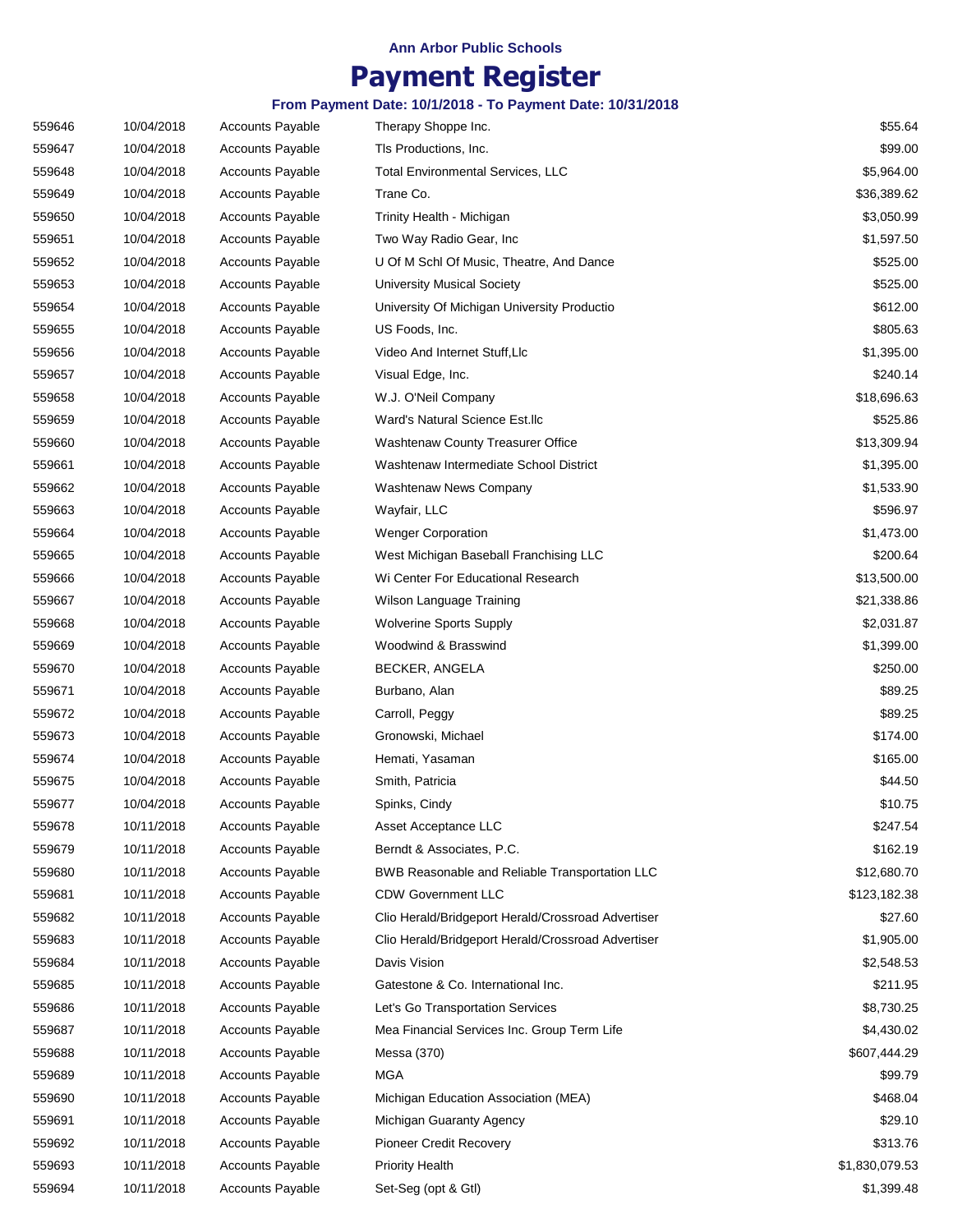## **Payment Register**

| 559695 | 10/11/2018 | <b>Accounts Payable</b> | Timothy E. Baxter or Darryl Hayes (P28045))       | \$275.14     |
|--------|------------|-------------------------|---------------------------------------------------|--------------|
| 559696 | 10/11/2018 | <b>Accounts Payable</b> | U.S. Department of Education or Daniel L. Cobello | \$115.58     |
| 559697 | 10/11/2018 | <b>Accounts Payable</b> | University Of Michigan Credit Union               | \$50.00      |
| 559698 | 10/11/2018 | Accounts Payable        | Unum Life Insurance Company Of America            | \$4,507.70   |
| 559699 | 10/11/2018 | <b>Accounts Payable</b> | US Department Of Education                        | \$313.76     |
| 559700 | 10/11/2018 | <b>Accounts Payable</b> | US Department Of Education                        | \$350.70     |
| 559701 | 10/11/2018 | <b>Accounts Payable</b> | US Dept Of Education                              | \$95.93      |
| 559702 | 10/11/2018 | <b>Accounts Payable</b> | Chapter 13 Trustee                                | \$732.55     |
| 559703 | 10/11/2018 | <b>Accounts Payable</b> | Kapnick Insurance Group                           | \$9,077.14   |
| 559704 | 10/11/2018 | <b>Accounts Payable</b> | Kapnick Insurance Group                           | \$7,887.72   |
| 559705 | 10/11/2018 | <b>Accounts Payable</b> | Michigan Guaranty Agency                          | \$206.93     |
| 559706 | 10/11/2018 | <b>Accounts Payable</b> | Michigan State Disbursement Unit                  | \$3,734.10   |
| 559707 | 10/11/2018 | <b>Accounts Payable</b> | Office Of The Chapter 13 Trustee                  | \$267.33     |
| 559708 | 10/11/2018 | <b>Accounts Payable</b> | US Department Of Education                        | \$84.29      |
| 559709 | 10/11/2018 | <b>Accounts Payable</b> | US Department Of Education                        | \$20.93      |
| 559710 | 10/11/2018 | <b>Accounts Payable</b> | US Department Of Education                        | \$125.79     |
| 559711 | 10/11/2018 | <b>Accounts Payable</b> | US Dept Of Education                              | \$208.45     |
| 559712 | 10/11/2018 | <b>Accounts Payable</b> | Washington State Support Registry                 | \$230.76     |
| 559713 | 10/19/2018 | <b>Accounts Payable</b> | 1 Stop Better Driving School & Transportation     | \$3,984.52   |
| 559715 | 10/19/2018 | <b>Accounts Payable</b> | A/C Building System, Inc.                         | \$9,575.50   |
| 559716 | 10/19/2018 | <b>Accounts Payable</b> | <b>ACCO Brands USA LLC</b>                        | \$118.20     |
| 559717 | 10/19/2018 | <b>Accounts Payable</b> | Adrian Tecumseh Fence Company                     | \$540.00     |
| 559718 | 10/19/2018 | <b>Accounts Payable</b> | <b>Advanced Water Treatment</b>                   | \$520.50     |
| 559719 | 10/19/2018 | <b>Accounts Payable</b> | Aleks Corporation System Corp Aleks K12           | \$2,537.46   |
| 559720 | 10/19/2018 | <b>Accounts Payable</b> | <b>AM Services</b>                                | \$61,906.58  |
| 559721 | 10/19/2018 | <b>Accounts Payable</b> | Anglin Civil, LLC                                 | \$595,324.44 |
| 559722 | 10/19/2018 | <b>Accounts Payable</b> | Apple Computer Inc                                | \$19,220.00  |
| 559723 | 10/19/2018 | <b>Accounts Payable</b> | Applied Imaging                                   | \$74.09      |
| 559724 | 10/19/2018 | <b>Accounts Payable</b> | Arbor Scientific                                  | \$27.20      |
| 559725 | 10/19/2018 | <b>Accounts Payable</b> | Arbor Springs Water                               | \$276.00     |
| 559726 | 10/19/2018 | <b>Accounts Payable</b> | <b>ARC Document Solutions LLC</b>                 | \$107.63     |
| 559727 | 10/19/2018 | Accounts Payable        | Arch Environmental Group, Inc.                    | \$957.50     |
| 559728 | 10/19/2018 | <b>Accounts Payable</b> | AT&T                                              | \$69.94      |
| 559729 | 10/19/2018 | <b>Accounts Payable</b> | B & H Photo Video                                 | \$476.40     |
| 559730 | 10/19/2018 | <b>Accounts Payable</b> | Behler-Young Company                              | \$9,902.90   |
| 559732 | 10/19/2018 | <b>Accounts Payable</b> | <b>Blick Art Materials LLC</b>                    | \$56.68      |
| 559733 | 10/19/2018 | <b>Accounts Payable</b> | Bloom Roofing Systems, Inc.                       | \$56,220.00  |
| 559734 | 10/19/2018 | <b>Accounts Payable</b> | Blue Car; Blue Cab DBA                            | \$311.00     |
| 559735 | 10/19/2018 | <b>Accounts Payable</b> | Busch's Valuland - Green Rd                       | \$45.44      |
| 559736 | 10/19/2018 | <b>Accounts Payable</b> | Busch's Valuland-Main St                          | \$123.68     |
| 559737 | 10/19/2018 | <b>Accounts Payable</b> | BWB Reasonable and Reliable Transportation LLC    | \$18,510.00  |
| 559738 | 10/19/2018 | <b>Accounts Payable</b> | Carnival Bounce Rentals LLC                       | \$3,000.00   |
| 559739 | 10/19/2018 | <b>Accounts Payable</b> | Carolina Biological Supply Company                | \$66.60      |
| 559740 | 10/19/2018 | Accounts Payable        | <b>Carpentry Concepts &amp; Ceilings</b>          | \$17,862.94  |
| 559741 | 10/19/2018 | <b>Accounts Payable</b> | <b>CDW Government LLC</b>                         | \$534,361.90 |
| 559742 | 10/19/2018 | <b>Accounts Payable</b> | CEI Michigan LLC                                  | \$258,281.57 |
| 559743 | 10/19/2018 | <b>Accounts Payable</b> | Cellco Partnership Dba Verizon Wireless           | \$13,934.98  |
| 559744 | 10/19/2018 | <b>Accounts Payable</b> | Central Michigan Paper (cmp)                      | \$4,498.80   |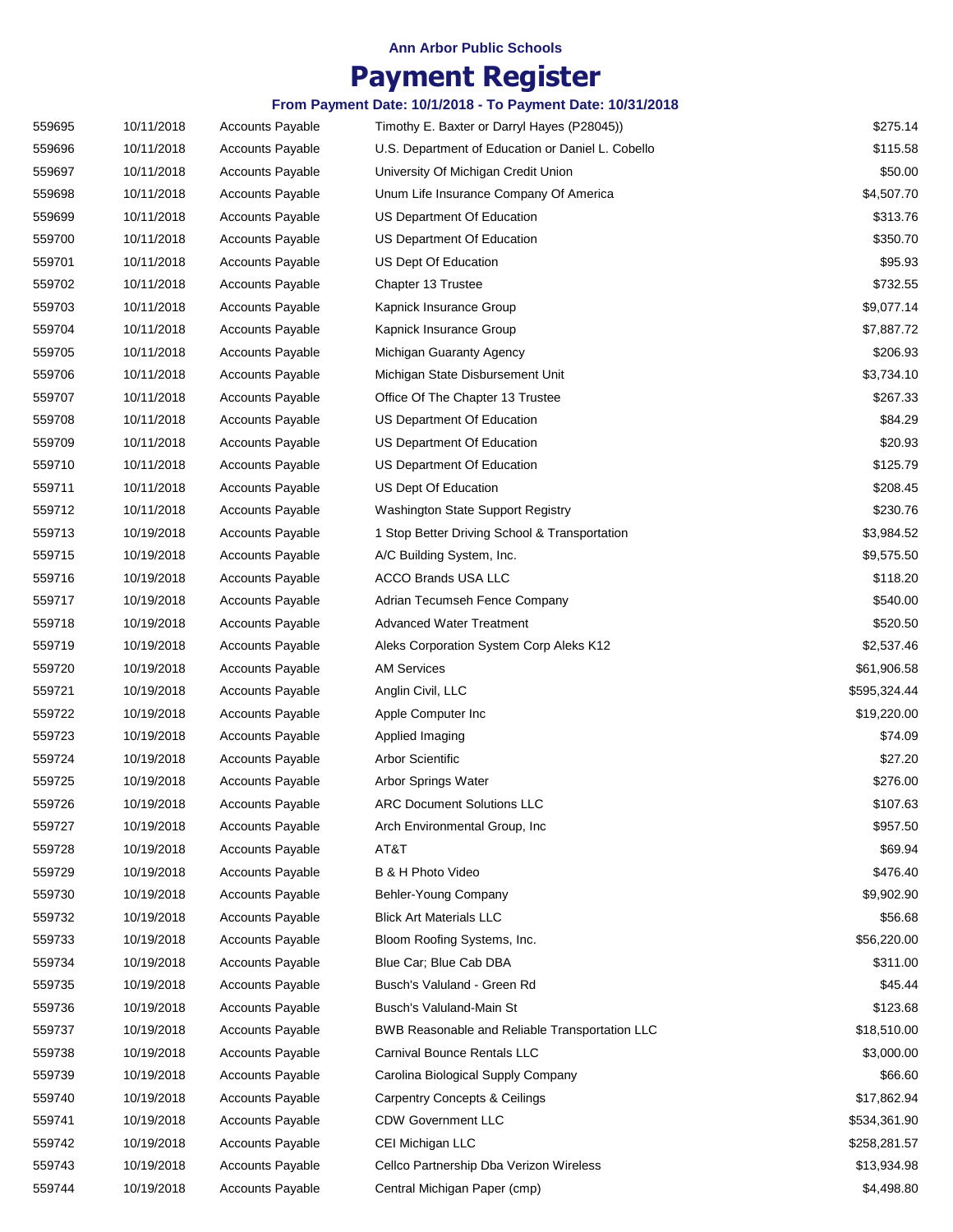## **Payment Register**

| 559745 | 10/19/2018 | <b>Accounts Payable</b> | Chartwells, Compass Group USA                  | \$16,711.77  |
|--------|------------|-------------------------|------------------------------------------------|--------------|
| 559746 | 10/19/2018 | <b>Accounts Payable</b> | <b>Christine Marie Stead</b>                   | \$130.00     |
| 559747 | 10/19/2018 | <b>Accounts Payable</b> | Cintas                                         | \$6,327.84   |
| 559748 | 10/19/2018 | Accounts Payable        | Cintas                                         | \$25,423.43  |
| 559749 | 10/19/2018 | <b>Accounts Payable</b> | City Of Ann Arbor Police Dept.                 | \$1,152.62   |
| 559750 | 10/19/2018 | <b>Accounts Payable</b> | Clear Rate Communications, Inc.                | \$4,777.49   |
| 559751 | 10/19/2018 | <b>Accounts Payable</b> | Coil Replacement Company                       | \$15,259.06  |
| 559752 | 10/19/2018 | <b>Accounts Payable</b> | Colman Wolf Supply Company                     | \$28,906.47  |
| 559753 | 10/19/2018 | <b>Accounts Payable</b> | Complete Production System Inc                 | \$3,253.52   |
| 559754 | 10/19/2018 | <b>Accounts Payable</b> | Concordia University                           | \$2,000.00   |
| 559755 | 10/19/2018 | <b>Accounts Payable</b> | Conjuguemos                                    | \$105.00     |
| 559756 | 10/19/2018 | <b>Accounts Payable</b> | <b>Constellation New Energy Gas</b>            | \$18,869.08  |
| 559757 | 10/19/2018 | <b>Accounts Payable</b> | Construction Solutions, Inc.                   | \$125,938.00 |
| 559758 | 10/19/2018 | <b>Accounts Payable</b> | Crary, Emily                                   | \$1,250.00   |
| 559759 | 10/19/2018 | <b>Accounts Payable</b> | Crisis Prevention Institute Inc.               | \$3,325.00   |
| 559760 | 10/19/2018 | Accounts Payable        | Depcon, Inc.                                   | \$2,928.66   |
| 559761 | 10/19/2018 | <b>Accounts Payable</b> | Detroit Edison Or Dte Energy                   | \$527.92     |
| 559762 | 10/19/2018 | <b>Accounts Payable</b> | Detroit Edison Or Dte Energy                   | \$1,952.29   |
| 559763 | 10/19/2018 | <b>Accounts Payable</b> | Dexter Community Schools Atheltic Office       | \$228.00     |
| 559764 | 10/19/2018 | Accounts Payable        | DiFranco, Mary, Beth                           | \$4,704.00   |
| 559765 | 10/19/2018 | <b>Accounts Payable</b> | Dihydro Services Inc                           | \$212.00     |
| 559766 | 10/19/2018 | <b>Accounts Payable</b> | DjembeDirect.com                               | \$355.62     |
| 559767 | 10/19/2018 | <b>Accounts Payable</b> | Dollar Bill Copying                            | \$6,149.73   |
| 559768 | 10/19/2018 | <b>Accounts Payable</b> | Dte Energy                                     | \$22,289.08  |
| 559769 | 10/19/2018 | <b>Accounts Payable</b> | Durham School Services LP                      | \$783,295.35 |
| 559770 | 10/19/2018 | <b>Accounts Payable</b> | <b>ECA Educational Services Inc</b>            | \$9,240.00   |
| 559771 | 10/19/2018 | <b>Accounts Payable</b> | Educational Visions Alliance Inc               | \$3,920.00   |
| 559772 | 10/19/2018 | Accounts Payable        | Enterprise Rent-A-Car                          | \$2,671.92   |
| 559773 | 10/19/2018 | <b>Accounts Payable</b> | ExploreLearning, LLC                           | \$2,965.50   |
| 559774 | 10/19/2018 | <b>Accounts Payable</b> | <b>Federal Express Corporation</b>             | \$62.84      |
| 559775 | 10/19/2018 | <b>Accounts Payable</b> | Feiner Supply                                  | \$66.90      |
| 559776 | 10/19/2018 | <b>Accounts Payable</b> | Ferguson Enterprises, Inc.                     | \$10,557.22  |
| 559777 | 10/19/2018 | <b>Accounts Payable</b> | Fiber Link Inc.                                | \$14,241.43  |
| 559778 | 10/19/2018 | <b>Accounts Payable</b> | Fingerle Lumber Co.                            | \$935.46     |
| 559779 | 10/19/2018 | <b>Accounts Payable</b> | Firestorm Solutions, LLC                       | \$40,000.00  |
| 559780 | 10/19/2018 | <b>Accounts Payable</b> | Follett School Solutions, Inc.                 | \$635.64     |
| 559781 | 10/19/2018 | <b>Accounts Payable</b> | For Inspiration Recognition Science Technology | \$1,415.44   |
| 559782 | 10/19/2018 | <b>Accounts Payable</b> | Francesca Gitschlag                            | \$257.14     |
| 559783 | 10/19/2018 | Accounts Payable        | Franklin Covey                                 | \$7,116.33   |
| 559784 | 10/19/2018 | <b>Accounts Payable</b> | Gaiser, Ingeborg                               | \$38.53      |
| 559785 | 10/19/2018 | <b>Accounts Payable</b> | GameTime c/o Sinclair Recreation               | \$94,168.01  |
| 559786 | 10/19/2018 | Accounts Payable        | Gaynor, Jeffrey, T                             | \$130.00     |
| 559787 | 10/19/2018 | <b>Accounts Payable</b> | GCA Education Services, Inc.                   | \$65,493.93  |
| 559788 | 10/19/2018 | Accounts Payable        | <b>General Painting Company LLC</b>            | \$11,650.00  |
| 559789 | 10/19/2018 | Accounts Payable        | Gordon Food Service                            | \$2,416.73   |
| 559790 | 10/19/2018 | <b>Accounts Payable</b> | Goyette Mechanical Co                          | \$268,252.82 |
| 559791 | 10/19/2018 | <b>Accounts Payable</b> | Great Lakes Environmental Service, Inc.        | \$23,581.67  |
| 559792 | 10/19/2018 | <b>Accounts Payable</b> | Great Lakes Hotel Supply Company               | \$1,622.67   |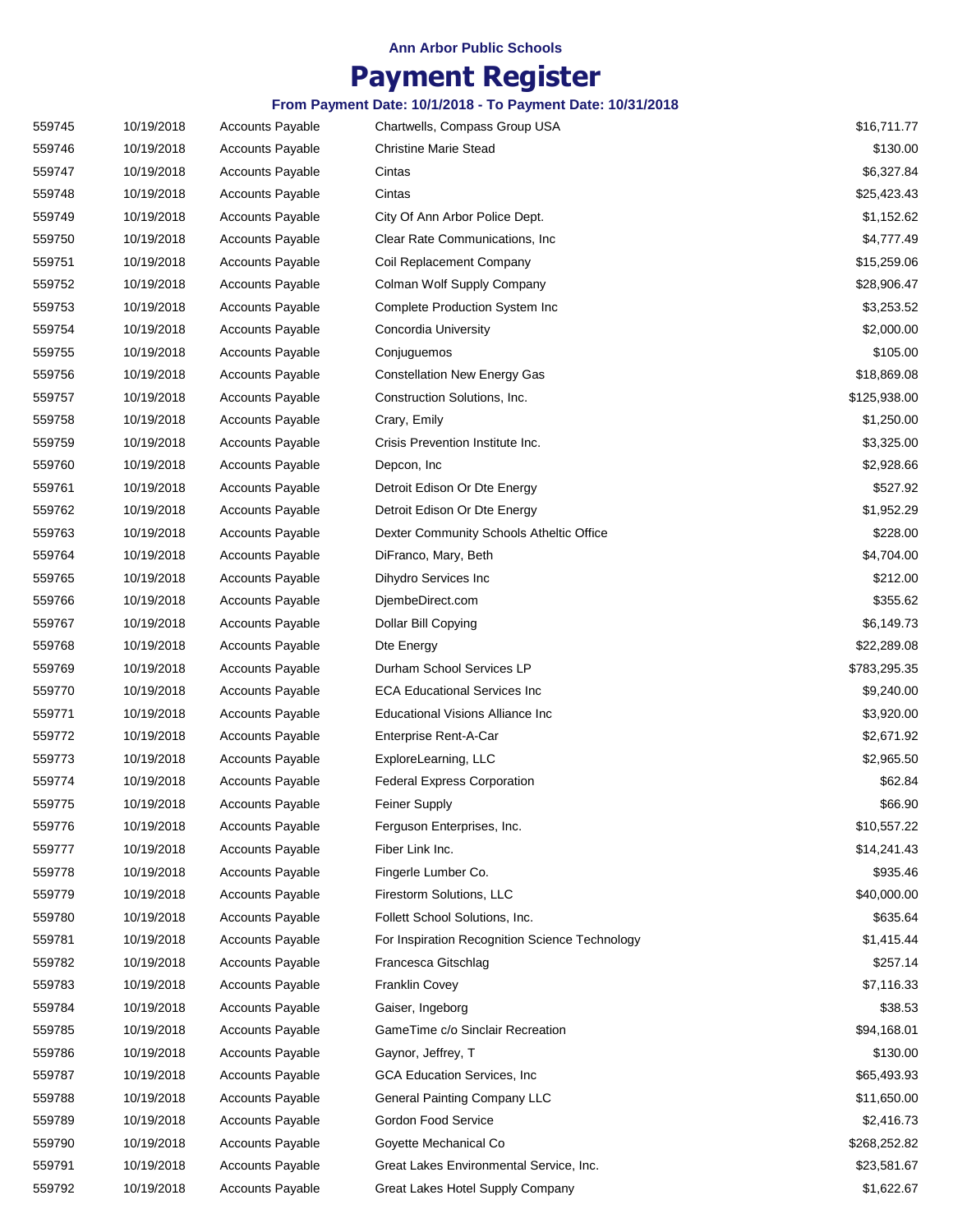## **Payment Register**

| 559793 | 10/19/2018 | <b>Accounts Payable</b> | Grosse Ile High School                             | \$200.00    |
|--------|------------|-------------------------|----------------------------------------------------|-------------|
| 559794 | 10/19/2018 | <b>Accounts Payable</b> | <b>Heaney General Contracting</b>                  | \$85,799.01 |
| 559795 | 10/19/2018 | <b>Accounts Payable</b> | Heinemann Greenwood Publishing                     | \$3,349.76  |
| 559796 | 10/19/2018 | <b>Accounts Payable</b> | Holt High School                                   | \$225.00    |
| 559797 | 10/19/2018 | <b>Accounts Payable</b> | Huron Valley Electric                              | \$2,000.00  |
| 559798 | 10/19/2018 | <b>Accounts Payable</b> | Huron-Clinton Metro Authority                      | \$1,780.00  |
| 559799 | 10/19/2018 | <b>Accounts Payable</b> | IDN-Hardware Sales Inc.                            | \$620.40    |
| 559800 | 10/19/2018 | <b>Accounts Payable</b> | Impressive Promotional Products, LLC               | \$1,184.10  |
| 559801 | 10/19/2018 | <b>Accounts Payable</b> | Interlochen Center For The Arts                    | \$1,500.00  |
| 559802 | 10/19/2018 | <b>Accounts Payable</b> | IXL Learning, Inc.                                 | \$1,800.00  |
| 559803 | 10/19/2018 | <b>Accounts Payable</b> | J W Pepper & Sons, Inc.                            | \$390.22    |
| 559804 | 10/19/2018 | <b>Accounts Payable</b> | James Lee Michaels Dba Avery Systems An            | \$1,305.00  |
| 559805 | 10/19/2018 | <b>Accounts Payable</b> | Johnson Controls Inc                               | \$53,729.00 |
| 559806 | 10/19/2018 | <b>Accounts Payable</b> | Johnstone Supply Detroit Group                     | \$4,307.64  |
| 559807 | 10/19/2018 | <b>Accounts Payable</b> | Jones, Gwyn, Ann                                   | \$225.34    |
| 559808 | 10/19/2018 | <b>Accounts Payable</b> | Julia Rosenwald Hathaway                           | \$116.67    |
| 559809 | 10/19/2018 | <b>Accounts Payable</b> | Junior Library Guild                               | \$328.60    |
| 559810 | 10/19/2018 | <b>Accounts Payable</b> | Kelly-Shaieb, Jessica, Leigh                       | \$130.00    |
| 559811 | 10/19/2018 | <b>Accounts Payable</b> | Kone Incorporated                                  | \$3,099.58  |
| 559812 | 10/19/2018 | <b>Accounts Payable</b> | Konica Minolta Business Solutions USA, Inc.        | \$750.00    |
| 559813 | 10/19/2018 | <b>Accounts Payable</b> | Konica Minolta Business Solutions USA, Inc.        | \$580.04    |
| 559814 | 10/19/2018 | <b>Accounts Payable</b> | Lakeland High School Athletic Director             | \$180.00    |
| 559815 | 10/19/2018 | <b>Accounts Payable</b> | Lakeshore Learning Materials                       | \$879.00    |
| 559816 | 10/19/2018 | <b>Accounts Payable</b> | Learning Without Tears                             | \$110.00    |
| 559818 | 10/19/2018 | <b>Accounts Payable</b> | Lightspeed Technologies, Inc.                      | \$20,000.00 |
| 559819 | 10/19/2018 | <b>Accounts Payable</b> | Literati Bookstore                                 | \$210.00    |
| 559820 | 10/19/2018 | <b>Accounts Payable</b> | Little Caesars Pizza                               | \$230.75    |
| 559821 | 10/19/2018 | <b>Accounts Payable</b> | <b>Longstreth Sporting Goods</b>                   | \$268.60    |
| 559822 | 10/19/2018 | <b>Accounts Payable</b> | Madison Electric                                   | \$455.00    |
| 559823 | 10/19/2018 | <b>Accounts Payable</b> | Marshall Music Co                                  | \$1,444.99  |
| 559824 | 10/19/2018 | Accounts Payable        | MASPOT Michigan Alliance of School Physical Occupa | \$250.00    |
| 559825 | 10/19/2018 | Accounts Payable        | Massp                                              | \$625.00    |
| 559826 | 10/19/2018 | <b>Accounts Payable</b> | Master Tech Appliance Service                      | \$351.00    |
| 559827 | 10/19/2018 | <b>Accounts Payable</b> | Mcgraw-Hill School Education                       | \$2,393.17  |
| 559828 | 10/19/2018 | <b>Accounts Payable</b> | MD Enterprises, Inc.                               | \$4,546.00  |
| 559829 | 10/19/2018 | <b>Accounts Payable</b> | Medco Supply Co (lockbox) Or Masune & Surgical S   | \$9.28      |
| 559830 | 10/19/2018 | <b>Accounts Payable</b> | Merit Network, Inc.                                | \$62,700.00 |
| 559831 | 10/19/2018 | <b>Accounts Payable</b> | Metro Waste Service                                | \$2,886.15  |
| 559832 | 10/19/2018 | <b>Accounts Payable</b> | Mi Assoc Of Admins Of Spec Ed Maase                | \$700.00    |
| 559833 | 10/19/2018 | <b>Accounts Payable</b> | Michigan Collaborative for Mindfulness Education   | \$1,200.00  |
| 559834 | 10/19/2018 | <b>Accounts Payable</b> | Michigan Event Parking, LLC                        | \$17,659.93 |
| 559835 | 10/19/2018 | <b>Accounts Payable</b> | Michigan Leagues of Academic Games                 | \$150.00    |
| 559836 | 10/19/2018 | <b>Accounts Payable</b> | Michigan Power Rodding, Inc.                       | \$4,481.00  |
| 559837 | 10/19/2018 | Accounts Payable        | Mitchell, Harmony, Tynisha                         | \$130.00    |
| 559838 | 10/19/2018 | <b>Accounts Payable</b> | Mitchell & Mouat Architects                        | \$1,510.00  |
| 559839 | 10/19/2018 | <b>Accounts Payable</b> | MMI-CPR School Tech Repair, LLC                    | \$1,417.00  |
| 559840 | 10/19/2018 | <b>Accounts Payable</b> | Music Products Inc. Groth Music                    | \$235.38    |
| 559841 | 10/19/2018 | <b>Accounts Payable</b> | <b>Musical Resources</b>                           | \$841.62    |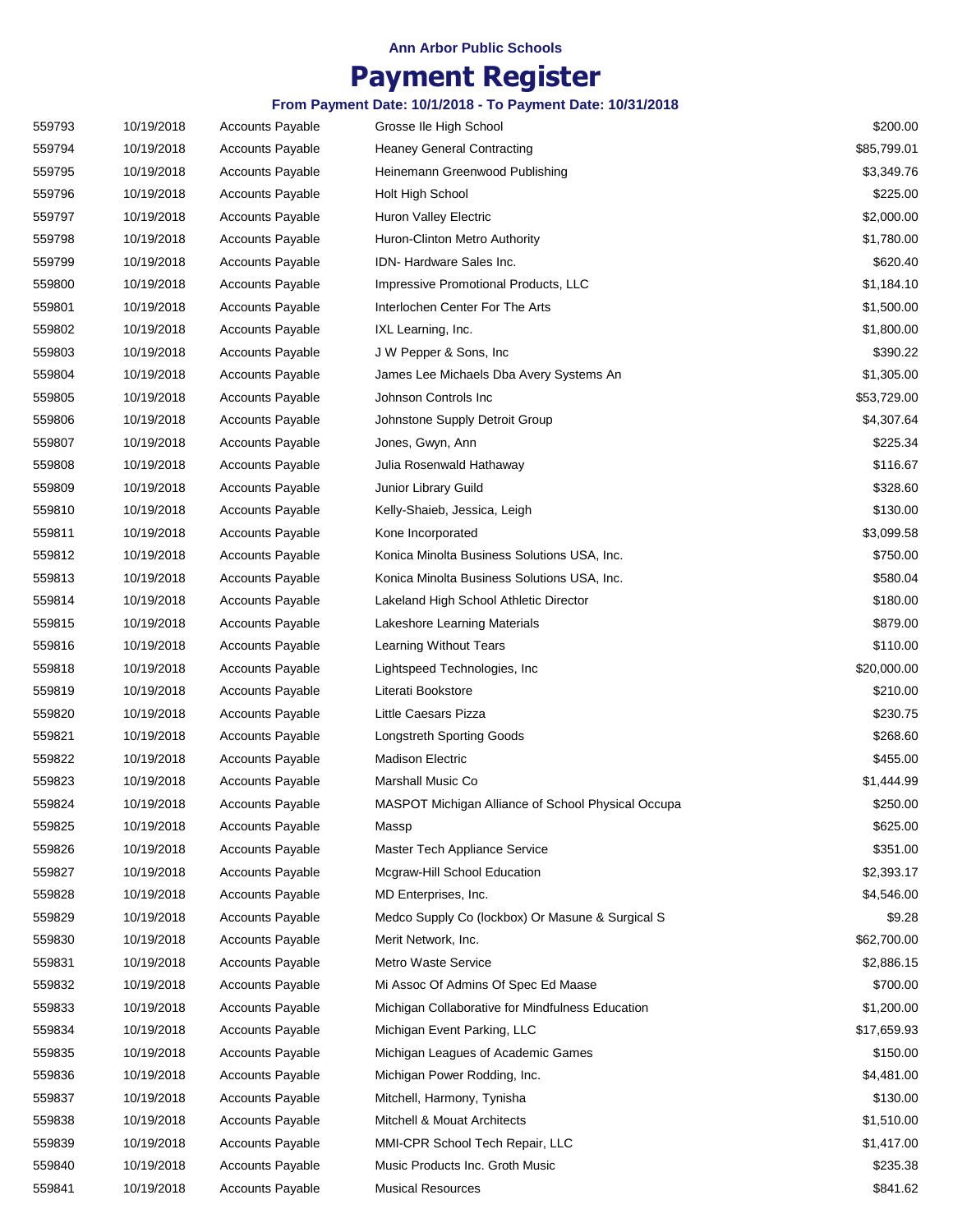## **Payment Register**

| 559842 | 10/19/2018 | <b>Accounts Payable</b> | Napa Auto Parts                                    | \$183.78    |
|--------|------------|-------------------------|----------------------------------------------------|-------------|
| 559843 | 10/19/2018 | <b>Accounts Payable</b> | <b>Nbs Contract Group</b>                          | \$3,851.38  |
| 559844 | 10/19/2018 | <b>Accounts Payable</b> | NeoFunds by Neopost                                | \$500.00    |
| 559845 | 10/19/2018 | <b>Accounts Payable</b> | NUCO <sub>2</sub> Inc                              | \$1,442.18  |
| 559846 | 10/19/2018 | <b>Accounts Payable</b> | Office Depot                                       | \$17,387.68 |
| 559847 | 10/19/2018 | <b>Accounts Payable</b> | <b>OHM Advisors</b>                                | \$40,893.75 |
| 559848 | 10/19/2018 | <b>Accounts Payable</b> | Patricia Ashford Manley                            | \$130.00    |
| 559849 | 10/19/2018 | <b>Accounts Payable</b> | PESI, Inc.                                         | \$199.99    |
| 559850 | 10/19/2018 | <b>Accounts Payable</b> | Pittsfield Charter Township                        | \$141.21    |
| 559851 | 10/19/2018 | <b>Accounts Payable</b> | Plante & Moran, PLLC                               | \$37,000.00 |
| 559852 | 10/19/2018 | <b>Accounts Payable</b> | Plymouth Orchards Inc                              | \$390.00    |
| 559853 | 10/19/2018 | <b>Accounts Payable</b> | Portage Northern High School                       | \$150.00    |
| 559854 | 10/19/2018 | <b>Accounts Payable</b> | PRAT LLC                                           | \$6,000.00  |
| 559855 | 10/19/2018 | <b>Accounts Payable</b> | Precision Concrete Inc                             | \$156.00    |
| 559856 | 10/19/2018 | Accounts Payable        | Presidio Infrastructure Solutions LLC              | \$8,770.00  |
| 559857 | 10/19/2018 | <b>Accounts Payable</b> | Print-Tech Inc                                     | \$498.69    |
| 559858 | 10/19/2018 | <b>Accounts Payable</b> | ProCare Therapy, Inc.                              | \$798.00    |
| 559859 | 10/19/2018 | <b>Accounts Payable</b> | Project Lead The Way, Inc.                         | \$2,925.00  |
| 559860 | 10/19/2018 | <b>Accounts Payable</b> | <b>Protection Specialties Inc</b>                  | \$2,049.40  |
| 559861 | 10/19/2018 | <b>Accounts Payable</b> | <b>Quality Roofing</b>                             | \$42,949.85 |
| 559862 | 10/19/2018 | <b>Accounts Payable</b> | <b>Quill Corporation</b>                           | \$2,316.73  |
| 559863 | 10/19/2018 | Accounts Payable        | Radisson Plaza Hotel                               | \$131.25    |
| 559864 | 10/19/2018 | <b>Accounts Payable</b> | Radisson Plaza Hotel                               | \$393.75    |
| 559865 | 10/19/2018 | <b>Accounts Payable</b> | Radisson Plaza Hotel                               | \$262.50    |
| 559866 | 10/19/2018 | <b>Accounts Payable</b> | Radisson Plaza Hotel                               | \$374.85    |
| 559867 | 10/19/2018 | <b>Accounts Payable</b> | Rehmann                                            | \$20,505.19 |
| 559868 | 10/19/2018 | <b>Accounts Payable</b> | <b>Resolute Protections Specialists</b>            | \$3,705.50  |
| 559869 | 10/19/2018 | <b>Accounts Payable</b> | Revel and Roll                                     | \$81.00     |
| 559870 | 10/19/2018 | <b>Accounts Payable</b> | Rosa Educational Consulting, Inc.                  | \$3,000.00  |
| 559871 | 10/19/2018 | <b>Accounts Payable</b> | Runyan Pottery Supply Clio Industrial Park         | \$654.00    |
| 559872 | 10/19/2018 | <b>Accounts Payable</b> | S & S Worldwide, Inc.                              | \$122.40    |
| 559873 | 10/19/2018 | Accounts Payable        | Safety Systems, Inc.                               | \$600.00    |
| 559874 | 10/19/2018 | <b>Accounts Payable</b> | Salvador, Karen                                    | \$500.00    |
| 559875 | 10/19/2018 | <b>Accounts Payable</b> | Scholastic Inc                                     | \$676.80    |
| 559876 | 10/19/2018 | <b>Accounts Payable</b> | Scholastic Inc                                     | \$2,004.29  |
| 559877 | 10/19/2018 | <b>Accounts Payable</b> | Scholastic Inc                                     | \$556.60    |
| 559878 | 10/19/2018 | <b>Accounts Payable</b> | School Nurse Supply, Inc.                          | \$447.60    |
| 559879 | 10/19/2018 | <b>Accounts Payable</b> | <b>School Outfitters</b>                           | \$1,624.00  |
| 559880 | 10/19/2018 | <b>Accounts Payable</b> | School Specialty Inc*                              | \$6,369.43  |
| 559881 | 10/19/2018 | <b>Accounts Payable</b> | School Specialty Inc*                              | \$232.57    |
| 559882 | 10/19/2018 | <b>Accounts Payable</b> | SchoolMart                                         | \$16,784.00 |
| 559883 | 10/19/2018 | <b>Accounts Payable</b> | Schrock, Patrick                                   | \$850.00    |
| 559884 | 10/19/2018 | <b>Accounts Payable</b> | Sentinel Technologies Inc                          | \$10,130.00 |
| 559885 | 10/19/2018 | <b>Accounts Payable</b> | Service Pro Plumbing & Environmental Contracting I | \$11,529.28 |
| 559886 | 10/19/2018 | <b>Accounts Payable</b> | Shamrock Floor Inc                                 | \$1,405.22  |
| 559887 | 10/19/2018 | <b>Accounts Payable</b> | Shar Products Co.                                  | \$18,647.37 |
| 559888 | 10/19/2018 | <b>Accounts Payable</b> | Signs By Tomorrow                                  | \$734.15    |
| 559889 | 10/19/2018 | Accounts Payable        | Simone Danyiell Lightfoot                          | \$130.00    |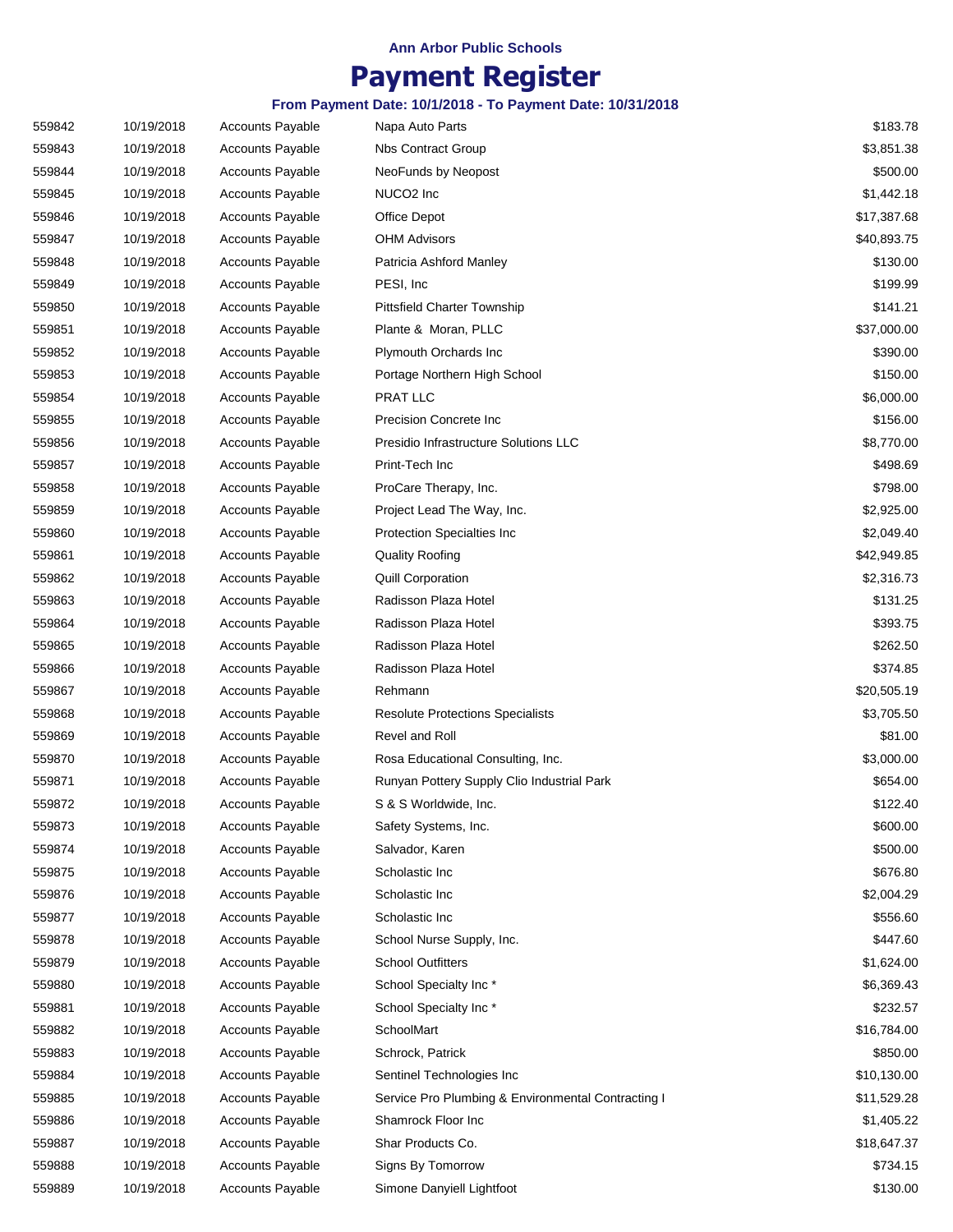# **Payment Register**

| 559890 | 10/19/2018 | <b>Accounts Payable</b> | Spirit Assist Hypnotherapy, LLC                    | \$252.10    |
|--------|------------|-------------------------|----------------------------------------------------|-------------|
| 559891 | 10/19/2018 | <b>Accounts Payable</b> | Staples Advantage                                  | \$178.18    |
| 559892 | 10/19/2018 | <b>Accounts Payable</b> | Staples Advantage                                  | \$401.40    |
| 559893 | 10/19/2018 | <b>Accounts Payable</b> | State Of Michigan Labor And Economic G             | \$660.00    |
| 559894 | 10/19/2018 | <b>Accounts Payable</b> | Stericycle                                         | \$1,386.12  |
| 559895 | 10/19/2018 | <b>Accounts Payable</b> | Steve's Custom Signs, Inc.                         | \$5,970.00  |
|        |            |                         |                                                    | \$105.00    |
| 559896 | 10/19/2018 | <b>Accounts Payable</b> | Stevens Disposal & Recycling Services Inc          |             |
| 559897 | 10/19/2018 | <b>Accounts Payable</b> | Stone & Dirt                                       | \$15,115.00 |
| 559898 | 10/19/2018 | <b>Accounts Payable</b> | Sunbelt Rental, Inc.                               | \$2,467.68  |
| 559899 | 10/19/2018 | <b>Accounts Payable</b> | Superior Lawn Care & Snow Removal, LLC             | \$34,942.50 |
| 559900 | 10/19/2018 | <b>Accounts Payable</b> | <b>Superior Text</b>                               | \$2,981.36  |
| 559901 | 10/19/2018 | <b>Accounts Payable</b> | Susan Eunice Baskett                               | \$130.00    |
| 559902 | 10/19/2018 | <b>Accounts Payable</b> | Tango Experience - Ann Arbor, LLC                  | \$1,295.06  |
| 559903 | 10/19/2018 | <b>Accounts Payable</b> | <b>Tecumseh High School</b>                        | \$185.00    |
| 559904 | 10/19/2018 | <b>Accounts Payable</b> | Teletech, Inc.                                     | \$783.00    |
| 559905 | 10/19/2018 | <b>Accounts Payable</b> | The College Board                                  | \$400.00    |
| 559906 | 10/19/2018 | <b>Accounts Payable</b> | The Polo Fields East LLC                           | \$250.00    |
| 559907 | 10/19/2018 | <b>Accounts Payable</b> | The Sweatshop Custom Embroidery and Press Transfer | \$2,700.00  |
| 559908 | 10/19/2018 | <b>Accounts Payable</b> | The Toledo Ticket Company                          | \$521.08    |
| 559909 | 10/19/2018 | <b>Accounts Payable</b> | <b>Thompson Flowers</b>                            | \$168.00    |
| 559910 | 10/19/2018 | <b>Accounts Payable</b> | Total Armored Car Service, Inc.                    | \$347.52    |
| 559911 | 10/19/2018 | <b>Accounts Payable</b> | Town & Country Pools                               | \$1,702.50  |
| 559912 | 10/19/2018 | <b>Accounts Payable</b> | Trane Co.                                          | \$1,191.38  |
| 559913 | 10/19/2018 | <b>Accounts Payable</b> | Tredroc Tire Services, LLC                         | \$782.04    |
| 559914 | 10/19/2018 | <b>Accounts Payable</b> | Turfix                                             | \$16,300.00 |
| 559915 | 10/19/2018 | <b>Accounts Payable</b> | Tyler Technologies, Inc.                           | \$640.00    |
| 559916 | 10/19/2018 | <b>Accounts Payable</b> | U Of M Office Of Financial Aid Schl                | \$11,051.36 |
| 559917 | 10/19/2018 | <b>Accounts Payable</b> | <b>Underground Printing</b>                        | \$386.05    |
| 559918 | 10/19/2018 | <b>Accounts Payable</b> | Univerity of Chicago Office of the Bursar          | \$300.00    |
| 559919 | 10/19/2018 | <b>Accounts Payable</b> | <b>University Musical Society</b>                  | \$180.00    |
|        |            |                         | Unum Long/Short Term Insurance Company Of America  |             |
| 559920 | 10/19/2018 | <b>Accounts Payable</b> |                                                    | \$17,128.22 |
| 559921 | 10/19/2018 | <b>Accounts Payable</b> | US Foods, Inc.                                     | \$453.16    |
| 559922 | 10/19/2018 | <b>Accounts Payable</b> | Vex Robotics, Inc.                                 | \$606.16    |
| 559923 | 10/19/2018 | <b>Accounts Payable</b> | W.J. O'Neil Company                                | \$26,582.62 |
| 559924 | 10/19/2018 | <b>Accounts Payable</b> | W.W. Norton & Company, Inc.                        | \$625.50    |
| 559925 | 10/19/2018 | <b>Accounts Payable</b> | Ward's Natural Science Est.llc                     | \$446.40    |
| 559926 | 10/19/2018 | <b>Accounts Payable</b> | Washtenaw County Treasurer Office                  | \$92,173.56 |
| 559927 | 10/19/2018 | <b>Accounts Payable</b> | Washtenaw Glass Co.                                | \$835.60    |
| 559928 | 10/19/2018 | Accounts Payable        | Washtenaw Intermediate School District             | \$1,067.00  |
| 559929 | 10/19/2018 | <b>Accounts Payable</b> | Waste Management                                   | \$1,658.46  |
| 559930 | 10/19/2018 | <b>Accounts Payable</b> | West Michigan Baseball Franchising LLC             | \$150.48    |
| 559931 | 10/19/2018 | Accounts Payable        | Western Michigan University                        | \$1,320.00  |
| 559932 | 10/19/2018 | <b>Accounts Payable</b> | What Is It This Week?                              | \$420.00    |
| 559933 | 10/19/2018 | Accounts Payable        | <b>Wolverine Sports Supply</b>                     | \$137.00    |
| 559934 | 10/19/2018 | Accounts Payable        | Paradigm Equities Inc                              | \$18,351.14 |
| 559935 | 10/19/2018 | Accounts Payable        | CHENG, Teri                                        | \$59.60     |
| 559936 | 10/19/2018 | <b>Accounts Payable</b> | Heller, Rida                                       | \$109.00    |
| 559937 | 10/19/2018 | Accounts Payable        | Nemecek, Jennifer Ely                              | \$2,000.00  |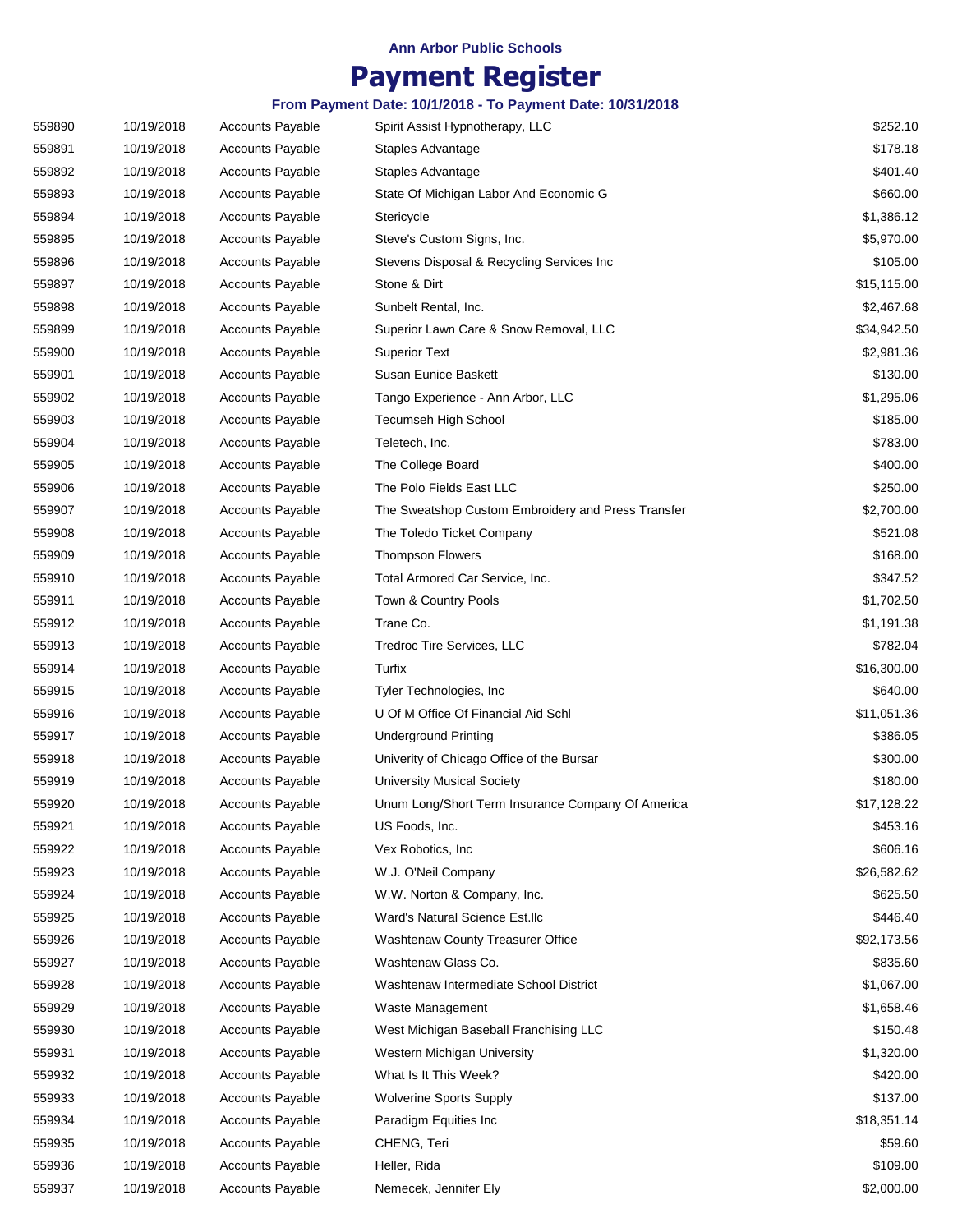## **Payment Register**

| 559938             | 10/19/2018 | <b>Accounts Payable</b> | Packard, Don                                      | \$161.30       |
|--------------------|------------|-------------------------|---------------------------------------------------|----------------|
| 559939             | 10/19/2018 | <b>Accounts Payable</b> | Palyka, Suzette                                   | \$253.50       |
| 559940             | 10/19/2018 | <b>Accounts Payable</b> | Rennich, Jean                                     | \$289.49       |
| 559941             | 10/19/2018 | <b>Accounts Payable</b> | Wells, Amy Tracy                                  | \$38.25        |
| 559942             | 10/25/2018 | <b>Accounts Payable</b> | Asset Acceptance LLC                              | \$205.15       |
| 559943             | 10/25/2018 | <b>Accounts Payable</b> | Berndt & Associates, P.C.                         | \$144.76       |
| 559944             | 10/25/2018 | <b>Accounts Payable</b> | <b>ECA Educational Services Inc</b>               | \$1,785.00     |
| 559945             | 10/25/2018 | <b>Accounts Payable</b> | Gatestone & Co. International Inc.                | \$184.46       |
| 559946             | 10/25/2018 | <b>Accounts Payable</b> | <b>MGA</b>                                        | \$101.62       |
| 559947             | 10/25/2018 | <b>Accounts Payable</b> | Michigan Education Association (MEA)              | \$403.34       |
| 559948             | 10/25/2018 | <b>Accounts Payable</b> | Michigan Guaranty Agency                          | \$255.00       |
| 559949             | 10/25/2018 | <b>Accounts Payable</b> | Michigan Guaranty Agency                          | \$29.20        |
| 559950             | 10/25/2018 | <b>Accounts Payable</b> | Pioneer Credit Recovery                           | \$313.76       |
| 559951             | 10/25/2018 | <b>Accounts Payable</b> | Timothy E. Baxter or Darryl Hayes (P28045))       | \$278.95       |
| 559952             | 10/25/2018 | <b>Accounts Payable</b> | U.S. Department of Education or Daniel L. Cobello | \$91.09        |
| 559953             | 10/25/2018 | <b>Accounts Payable</b> | University Of Michigan Credit Union               | \$50.00        |
| 559954             | 10/25/2018 | <b>Accounts Payable</b> | US Department Of Education                        | \$313.76       |
| 559955             | 10/25/2018 | <b>Accounts Payable</b> | US Department Of Education                        | \$346.35       |
| 559956             | 10/25/2018 | Accounts Payable        | US Dept Of Education                              | \$95.93        |
| 559957             | 10/25/2018 | <b>Accounts Payable</b> | Chapter 13 David Wm Ruskin, Tru                   | \$65.01        |
| 559958             | 10/25/2018 | <b>Accounts Payable</b> | Chapter 13 Trustee                                | \$732.55       |
| 559959             | 10/25/2018 | <b>Accounts Payable</b> | Kapnick Insurance Group                           | \$16,797.92    |
| 559960             | 10/25/2018 | <b>Accounts Payable</b> | Kapnick Insurance Group                           | \$666.66       |
| 559961             | 10/25/2018 | <b>Accounts Payable</b> | Michigan Guaranty Agency                          | \$205.56       |
| 559962             | 10/25/2018 | <b>Accounts Payable</b> | Michigan State Disbursement Unit                  | \$3,733.07     |
| 559963             | 10/25/2018 | <b>Accounts Payable</b> | Office Of The Chapter 13 Trustee                  | \$267.33       |
| 559964             | 10/25/2018 | <b>Accounts Payable</b> | US Department Of Education                        | \$84.31        |
| 559965             | 10/25/2018 | <b>Accounts Payable</b> | US Department Of Education                        | \$101.43       |
| 559966             | 10/25/2018 | <b>Accounts Payable</b> | US Dept Of Education                              | \$202.28       |
| 559967             | 10/25/2018 | <b>Accounts Payable</b> | Washington State Support Registry                 | \$230.76       |
| 559968             | 10/26/2018 | <b>Accounts Payable</b> | The Dexter Cider Mill                             | \$270.00       |
| 559969             | 10/26/2018 | <b>Accounts Payable</b> | Unit Packaging                                    | \$1,319.54     |
| Type Check Totals: |            | 462 Transactions        |                                                   | \$8,315,191.73 |
| <u>EFT</u>         |            |                         |                                                   |                |
| 222437             | 10/03/2018 | <b>Accounts Payable</b> | <b>PCMI</b>                                       | \$7,185.10     |
| 222438             | 10/03/2018 | <b>Accounts Payable</b> | <b>PCMI</b>                                       | \$11,650.83    |
| 222439             | 10/03/2018 | <b>Accounts Payable</b> | <b>PCMI</b>                                       | \$18,446.63    |
| 225203             | 10/12/2018 | <b>Accounts Payable</b> | <b>PCMI</b>                                       | \$150.00       |
| 225204             | 10/17/2018 | <b>Accounts Payable</b> | <b>PCMI</b>                                       | \$24,927.12    |
| 228003             | 10/30/2018 | <b>Accounts Payable</b> | PCMI                                              | \$189,722.50   |
| Type EFT Totals:   |            | 6 Transactions          |                                                   | \$252,082.18   |

| <b>Status</b> | Count | Transaction Amount Reconciled Amount |                |
|---------------|-------|--------------------------------------|----------------|
| Open          | 42    | \$50.891.49                          | \$0.00         |
| Reconciled    | 420   | \$8,264,300.24                       | \$8,264,300.24 |
| Stopped       |       | \$0.00                               | \$0.00         |
| Total         | 462   | \$8,315,191.73                       | \$8,264,300.24 |